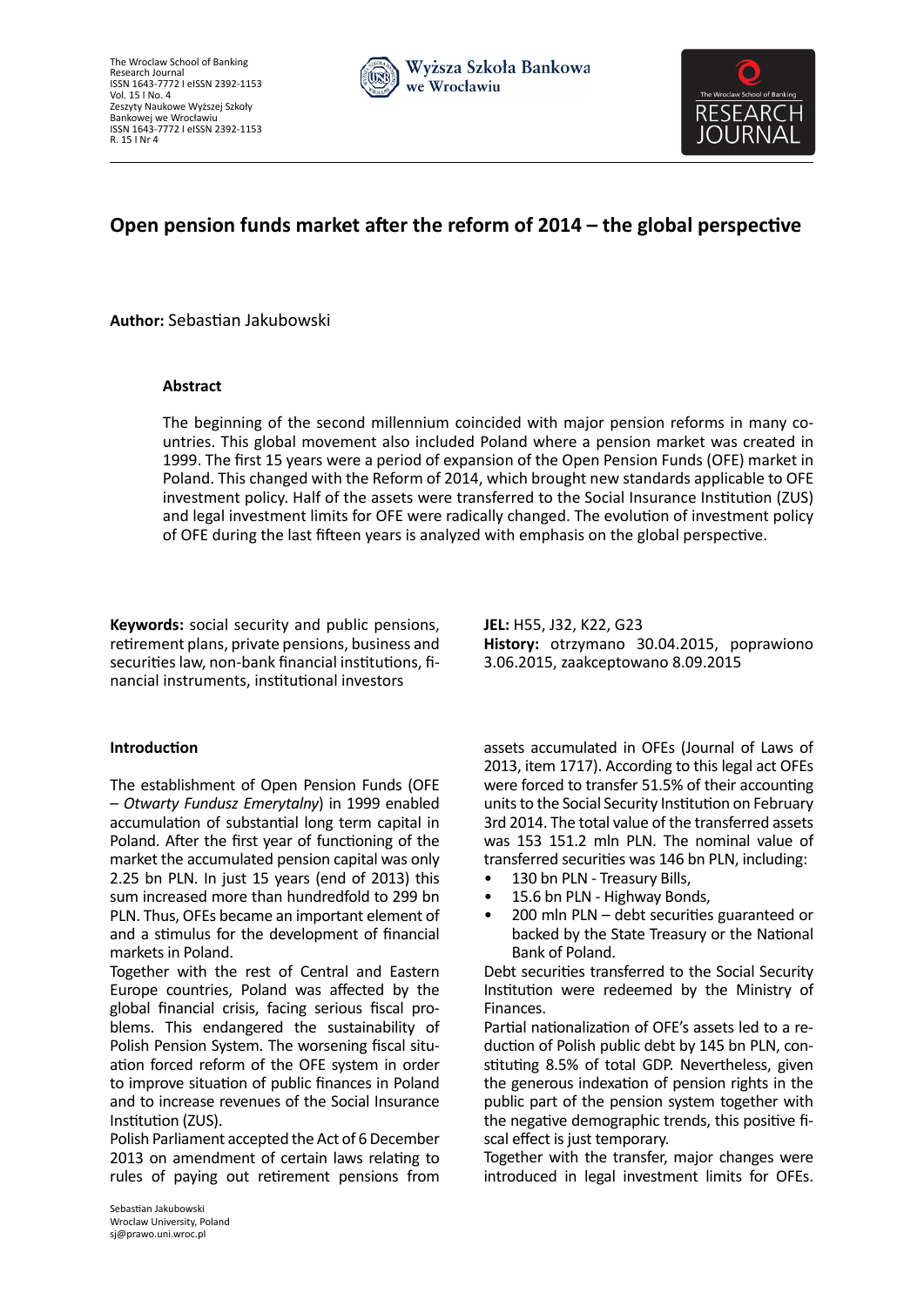The aim of this article is to identify and assess the changes on the OFE market, caused by the reform of 2014. This includes a description of the development of the market, analysis of legal changes concerning investment limits and finally performance of the OFE market from the global perspective.

# **Development of the Open Pension Fund (OFE) market**

During the first nine years assets of OFEs grew steadily and they reached their peak level in October 2007. This month the assets of OFEs set their first record of 142.8 bn PLN. The financial meltdown of 2008 led to a major crisis in the Polish pension market. Despite of the constant inflow of contributions to OFEs, their net assets shrunk to just 130.87 bn PLN in February 2009 (Banaszczak-Soroka and Jakubowski 2009). Thanks to the rapid recovery in the global financial markets, the situation in the Polish pension market improved (Table 1). The OFE market grew by almost 175 bn PLN between February 2009 and November 2013 reaching its peak level of 305.8 bn PLN.

|  | Table 1: Open pension fund assets (millions PLN) |  |  |  |
|--|--------------------------------------------------|--|--|--|
|--|--------------------------------------------------|--|--|--|

| Year    | Net Assets Value |  |
|---------|------------------|--|
| 1999    | 2 2 5 4 . 8 4    |  |
| 2000    | 9921.25          |  |
| 2001    | 19 409.42        |  |
| 2002    | 31 564.65        |  |
| 2003    | 44 833.09        |  |
| 2004    | 62 626.94        |  |
| 2005    | 86 078.78        |  |
| 2006    | 116 563.26       |  |
| X 2007  | 142 800.99       |  |
| 2007    | 140 030.89       |  |
| 2008    | 138 261.45       |  |
| II 2009 | 130 867.80       |  |
| 2009    | 178 630.09       |  |
| 2010    | 221 251.12       |  |
| VI 2011 | 236 802.43       |  |
| 2011    | 224 701.82       |  |
| 2012    | 269 596.47       |  |
| 2013    | 299 272.47       |  |
| 2014    | 149 054.60       |  |

Source: Monthly Bulletins of Polish Financial Supervision Authority '*Open Pension Funds' market*'.

This growth is largely explained by the good performance of financial markets (both in Poland and around the world) after the end of the first wave of the financial crisis. It shows that one of the most important factors influencing the size of the Polish pension market is the situation on the financial markets. The first nine years of functioning of the Polish pension market coincided with the bull market period in the global economy that lasted from 2003 to 2007. The growth of the OFE market stopped at the beginning of 2014 when half of the pension assets were transferred to the Social Insurance Institution.

The development of the OFE market would not be possible without a steady and substantial inflow of capital to this second pillar of the Polish pension system. Until 2014 compulsory contributions transferred by the Social Insurance Institution from workers gross earnings constituted a major part of capital gathered and managed by OFEs (Table 2). For a long time outflows of capital from the Polish pension market were very limited, since the number and value of the private pension benefits were very low. For a long time large inflows matched with very limited outflows of capital were the major sources of pension market growth in Poland during the first fifteen years (Jakubowski 2012).

This pattern changed in 2011 when contribution to OFEs was lowered from 7.3% to 2.3% of gross salary. This pattern was changed at the beginning of 2014 when contribution to OFEs became voluntary. Since that moment insured citizens are enabled to choose if they still want to pay their pension contribution both to the OFE and the Social Insurance Institution or just and only to Social Insurance Institution. These two changes led to a significant drop in the value of OFEs' contributions.

Comparison of the total pension assets with the Gross Domestic Product shows the very rapid growth of the pension market in relation to the size of the Polish economy. At the very beginning of the pension reform, the pension asset to GDP ratio was just 1.33%. Ten years later it was already 15.65% and at the end of 2013 it was 18.3% (Table 3). This indicates how an important element of the Polish economy pension savings had become. This accumulation of capital enabled fast development of the Polish financial markets and turned the Warsaw Stock Exchange into a local financial centre for Central and Eastern European enterprises. This development was reversed together with the transfer of half of OFEs' assets to the Social Insurance Institution. The transfer lowered OFE asset to GDP ratio to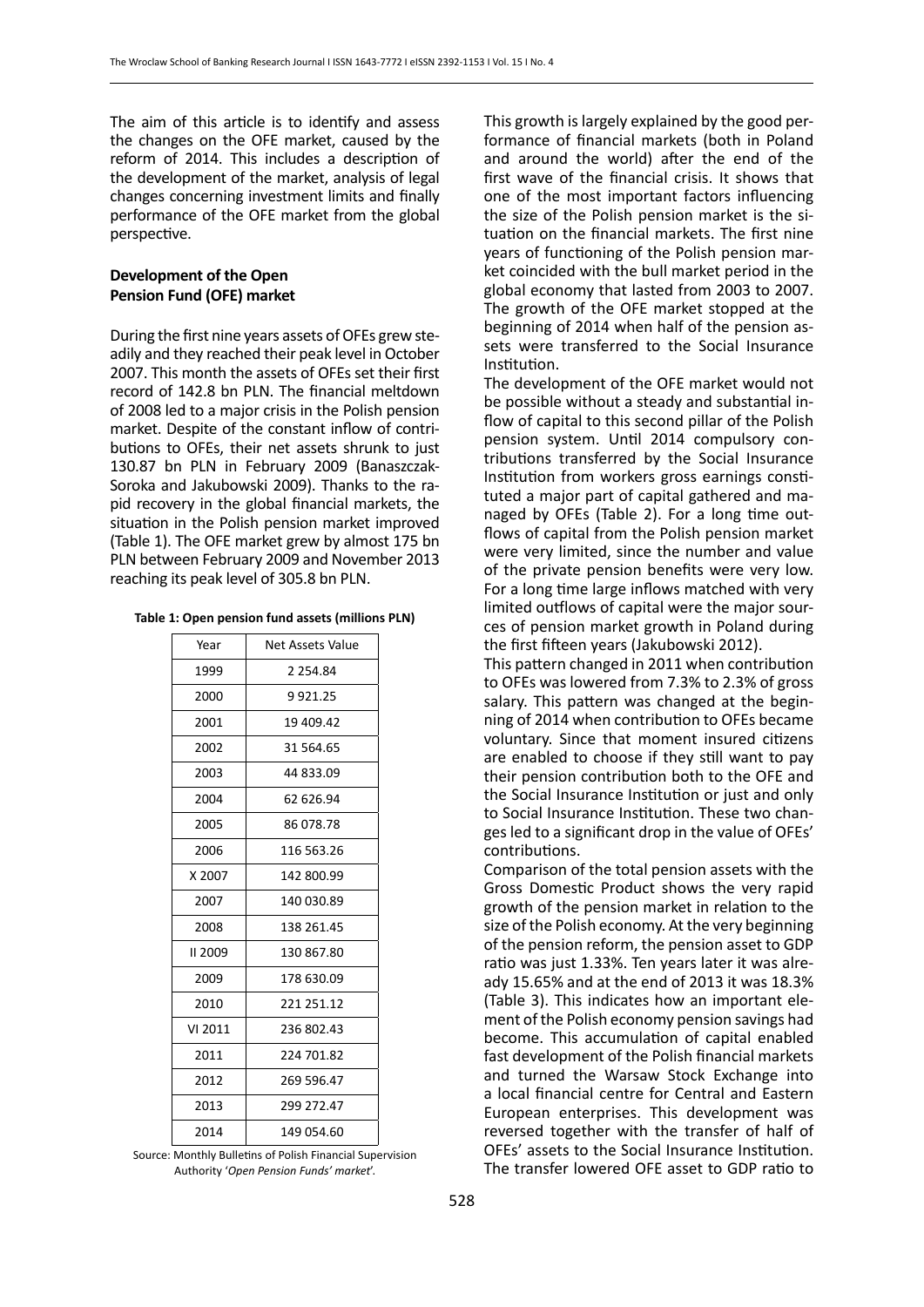| Data | <b>Net Assets</b> | <b>Total Contributions</b> | <b>Annual Contributions</b> |
|------|-------------------|----------------------------|-----------------------------|
| 1999 | 2.25              |                            |                             |
| 2000 | 9.92              | 9.89                       |                             |
| 2001 | 19.41             | 18.60                      | 8.71                        |
| 2002 | 31.56             | 28.14                      | 9.55                        |
| 2003 | 44.83             | 38.45                      | 10.30                       |
| 2004 | 62.63             | 49.89                      | 11.44                       |
| 2005 | 86.08             | 63.92                      | 14.03                       |
| 2006 | 116.56            | 80.10                      | 16.17                       |
| 2007 | 140.03            | 97.84                      | 17.74                       |
| 2008 | 138.26            | 118.79                     | 20.94                       |
| 2009 | 178.63            | 140.30                     | 21.52                       |
| 2010 | 221.25            | 163.46                     | 23.16                       |
| 2011 | 224.72            | 179.21                     | 15.75                       |
| 2012 | 269.60            | 184.33                     | 8.41                        |
| 2013 | 299.27            | 198.68                     | 11.05                       |
| 2014 | 148.45            | 203.20                     | 4.53                        |

**Table 2: Contributions and net assets of open pension funds 1999-2014**

Source: Annual Bulletins of Polish Financial Supervision Authority '*Open Pension Funds' market*'.

the level of just 8.8%. Limited enrolment of new customers to OFEs together with lower inflow of contributions to these funds might hamper further development of local financial markets.

| Year | Assets as % of GDP |  |
|------|--------------------|--|
| 2000 | 1.24%              |  |
| 2001 | 2.41%              |  |
| 2002 | 3.77%              |  |
| 2003 | 5.25%              |  |
| 2004 | 6.66%              |  |
| 2005 | 8.74%              |  |
| 2006 | 10.96%             |  |
| 2007 | 11.86%             |  |
| 2008 | 10.84%             |  |
| 2009 | 13.33%             |  |
| 2010 | 15.65%             |  |
| 2011 | 14.70%             |  |
| 2012 | 16.89%             |  |
| 2013 | 18.30%             |  |
| 2014 | 8.82%              |  |

**Table 3: OFEs' assets to GDP ratio**

Source: Own calculation based on data from: Annual Bulletins of Polish Financial Supervision Authority '*Open Pension Funds' market*'; Statistical Yearbooks of Polish Central Statistical Office.

#### **The Polish pension market in the global context**

From the global perspective, in the middle of the second decade the Netherlands had the highest ratio of pension assets to GDP – 166%, followed by the United States of America– 127% and Switzerland  $-121$  % (Table 4). During the first fifteen years of the second millennium, the pension assets to GDP ratio grew the most in the Netherlands – 52% and Australia - 43%. Poland with 17% growth between year 2000 and 2013 was also among the fastest growing pension markets in relation to GDP. This growth was reversed in 2014 together with the transfer of half of the OFEs' assets to Social Insurance Institution.

It is worth noting that the Polish pension market is still bigger than the French, considering total assets to GDP ratio. The reason behind this is the lack of private and mandatory pension funds in France. This country still relies heavily on the public pension system that is financed through the pay-as-you-go method, while private pension programs based on capital funding have rather limited scope.

The situation of the Polish pension market looks completely different when the size of total pension assets is measured in USD. Using this measure, the Polish pension market is still insignificant from the global perspective. The United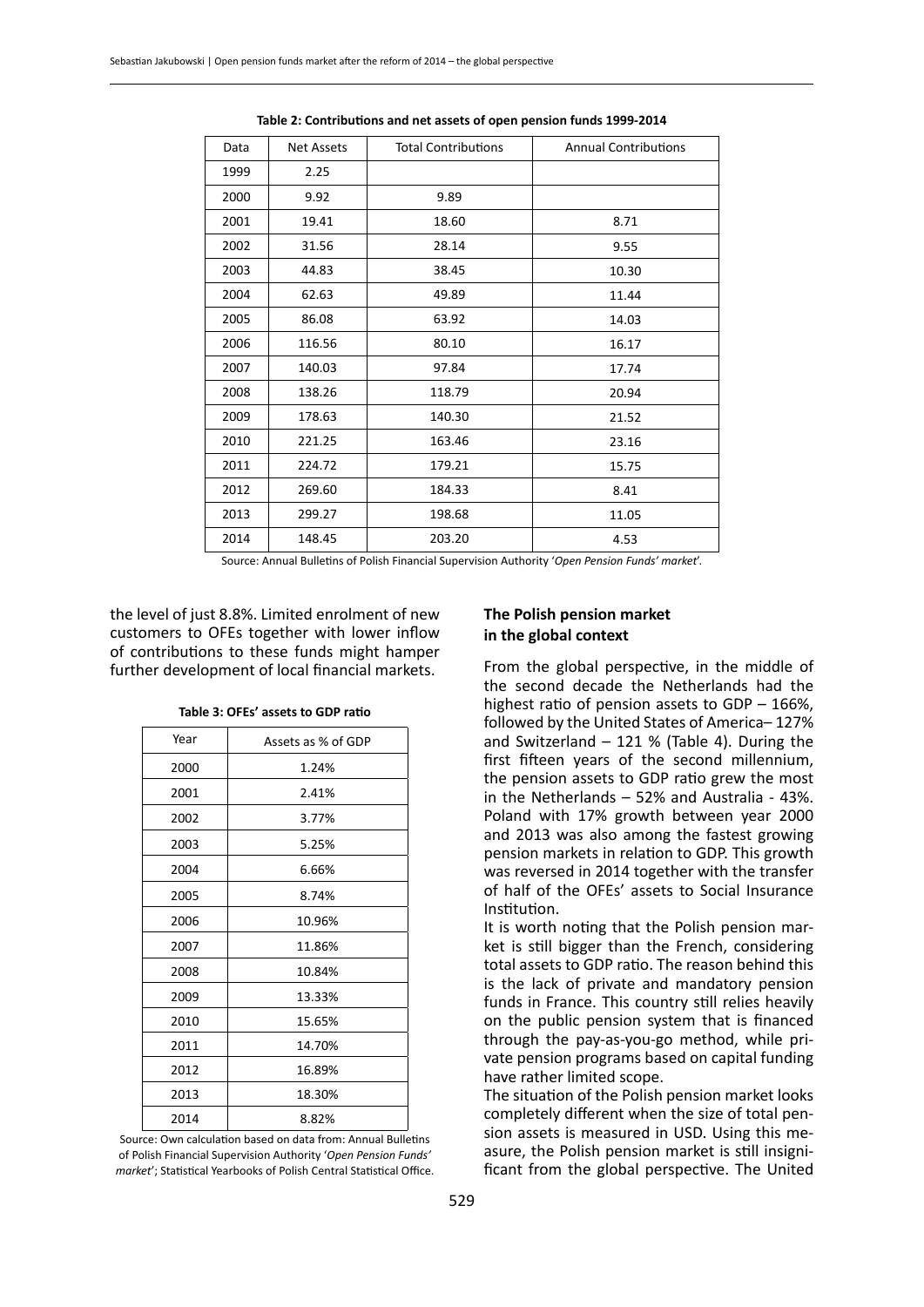| Market               | 2000 | 2010 | 2013 | 2014 |
|----------------------|------|------|------|------|
| <b>Netherlands</b>   | 114% | 134% | 170% | 166% |
| <b>United States</b> | 102% | 104% | 113% | 127% |
| Switzerland          | 124% | 126% | 122% | 121% |
| <b>Britain</b>       | 85%  | 101% | 131% | 116% |
| Australia            | 70%  | 103% | 105% | 113% |
| Canada               | 92%  | 73%  | 80%  | 85%  |
| South Africa         | 51%  | 72%  | 67%  | 69%  |
| Japan                | 52%  | 64%  | 65%  | 60%  |
| Ireland              | 52%  | 49%  | 59%  | 54%  |
| Hong Kong            | 18%  | 38%  | 41%  | 41%  |
| Germany              | 10%  | 14%  | 14%  | 14%  |
| Brazil               | 12%  | 17%  | 13%  | 12%  |
| Poland               | 1%   | 16%  | 18%  | 9%   |
| France               | 6%   | 5%   | 6%   | 6%   |

#### **Table 4: Total pension assets to GDP ratio**

Source: Own calculation based on data from: Annual Bulletins of Polish Financial Supervision Authority '*Open Pension Funds' market*'; Statistical Yearbooks of Polish Central Statistical Office; Towers Watson '*Global Pension Asset Study 2015*' (TW 2015).

States remains the largest market in terms of pension assets (more than 22 trillion USD). It is followed by the United Kingdom (more than 3 trillion USD) and Japan (almost 3 trillion USD). The smallest markets are, in descending order, France (171 billion USD), Ireland (132 billion USD), Hong Kong (120 billion USD) and Poland (42 billion USD) (Table 5).

#### **Legal investment standards**

Together with the transfer of assets to the Social Insurance Institution (ZUS), also legal investment limits for OFEs changed significantly. In the years 1999 – 2011 their assets were managed just like in balanced funds. OFEs' portfolios were composed of two major components:

| Market               | 2000    | 2010    | 2013    | 2014    |
|----------------------|---------|---------|---------|---------|
| <b>United States</b> | 10 141  | 15 265  | 18878   | 22 117  |
| Japan                | 2 4 1 8 | 3471    | 3 2 3 6 | 2862    |
| <b>Britain</b>       | 1 2 5 6 | 2 2 7 9 | 3 2 6 3 | 3 3 0 9 |
| Australia            | 275     | 1 2 6 1 | 1565    | 1675    |
| Canada               | 668     | 1 1 4 0 | 1451    | 1526    |
| Netherlands          | 441     | 1032    | 1 3 5 9 | 1457    |
| Switzerland          | 310     | 661     | 786     | 823     |
| Germany              | 188     | 471     | 509     | 520     |
| <b>Brazil</b>        | 74      | 342     | 284     | 268     |
| South Africa         | 67      | 256     | 236     | 234     |
| France               | 85      | 133     | 169     | 171     |
| Ireland              | 50      | 100     | 130     | 132     |
| Hong Kong            | 31      | 87      | 114     | 120     |
| Poland               | 4       | 75      | 99      | 42      |

#### **Table 5: Total pension assets (USD billions)**

Source: Towers Watson '*Global Pension Asset Study 2015*' (TW 2015).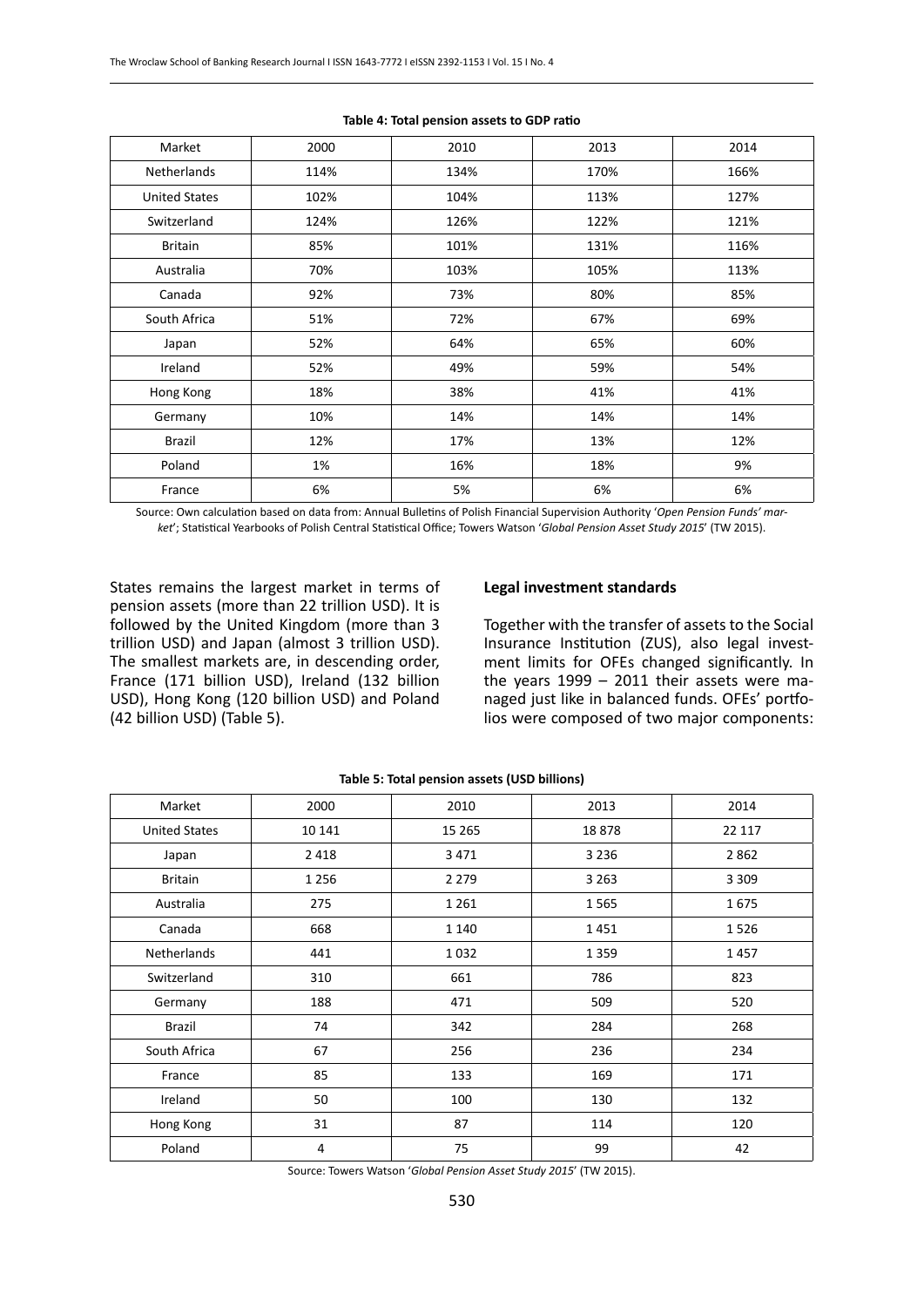a fixed income portion and an equity portion (Dybał 2008).

According to the law on organization and functioning of pension funds (the Act) (Journal of laws 2013, item 989) there was no legal limit of investments in fixed income assets and the expected role of this asset class was to provide for more stable periodic returns and provide some protection against prolonged decline in the market value of OFE equity investments.

The legal limit of investments in equity assets was set at the maximum level of 40% of OFE portfolio. The expected role of this asset class was to maximize the long term real growth of OFEs assets. These two limits were the most important legal standards and had a fundamental influence on the structure of OFE portfolios (Chybalski 2009a).

Legal standards for equity allocations

Practically the most important maximum limit was set for equity allocations (Jakubowski 2013a). According to art. 141 point 4 in conjunction with art. 142 point 5 of the Act in the version in force before May 1st 2011 - shares listed on a stock exchange could make up only 40% of OFE assets.

In line with art. 141 point 5 in conjunction with art. 142 point 5 of the Act in the version in force before May 1st 2011 OFEs also had a possibility to invest in shares listed on a regulated over the counter market or not listed shares. In this case the limit was set at 10% of OFE portfolio. As per art. 141 point 6 and 7 and 13c in conjunction with art. 142 point 5 of the Act in the version in force before May 1st 2011 the same 10% level was set for investment certificates of investment funds, shares in National Investment Funds and depository receipts. Only participation units of open investment funds had higher limit set at 15% of OFE assets – in line with art. 141 point 8 in conjunction with art. 142 point 5 of the Act in the version in force before May 1st 2011.

The financial crisis led to underperformance of OFEs and showed that fundamental reforms were needed (Chybalski 2009b). The liberalization process started in 2011 with the phasing out of the restrictive legal limits on equity investment of OFEs (Jakubowski 2014a). The changes were introduced by the art. 4 of act of March 25th 2011 on amendment of certain laws relating to functioning of the social security system (Journal of laws 2011, No 75, item 398). The new law raised the limit on equity investments. According to the art. 142 of the Act in the version in force before January 1st 2012 OFE could invest up to 90% of their assets in shares of companies listed on a regulated stock market and listed on regulated stock exchange market pre-emptive rights, rights to shares and bonds convertible into shares of these companies and national investment funds shares. But this target limit was planned to be phased in gradually (Table 6). According to The Ordinance of the Council of Ministers the legal limit on equity investment was supposed to be raised year by year to the level of 90% by 2034 (Journal of Laws 2011, No 90, item 516).

**Table 6: Legal limits on equity investments of OFE**

| Year | Restrictions on Equity Investments |
|------|------------------------------------|
| 2010 | 40.0%                              |
| 2011 | 42.5%                              |
| 2012 | 45.0%                              |
| 2013 | 47.5%                              |
| 2014 | 50.0%                              |
| 2015 | 52.0%                              |
| 2016 | 54.0%                              |
| 2017 | 56.0%                              |
| 2018 | 58.0%                              |
| 2019 | 60.0%                              |
| 2020 | 62.0%                              |
| 2021 | 64.0%                              |
| 2022 | 66.0%                              |
| 2023 | 68.0%                              |
| 2024 | 70.0%                              |
| 2025 | 72.0%                              |
| 2026 | 74.0%                              |
| 2027 | 76.0%                              |
| 2028 | 78.0%                              |
| 2029 | 80.0%                              |
| 2030 | 82.0%                              |
| 2031 | 84.0%                              |
| 2032 | 86.0%                              |
| 2033 | 88.0%                              |
| 2034 | 90.0%                              |

Source: Journal of Laws 2011, No 90, item 516.

The liberalization of limits on equity investments was accelerated on February 3rd 2014 together with the transfer half of OFEs' assets. The major change took place in OFEs investment limits for equity allocations. Right now OFEs are managed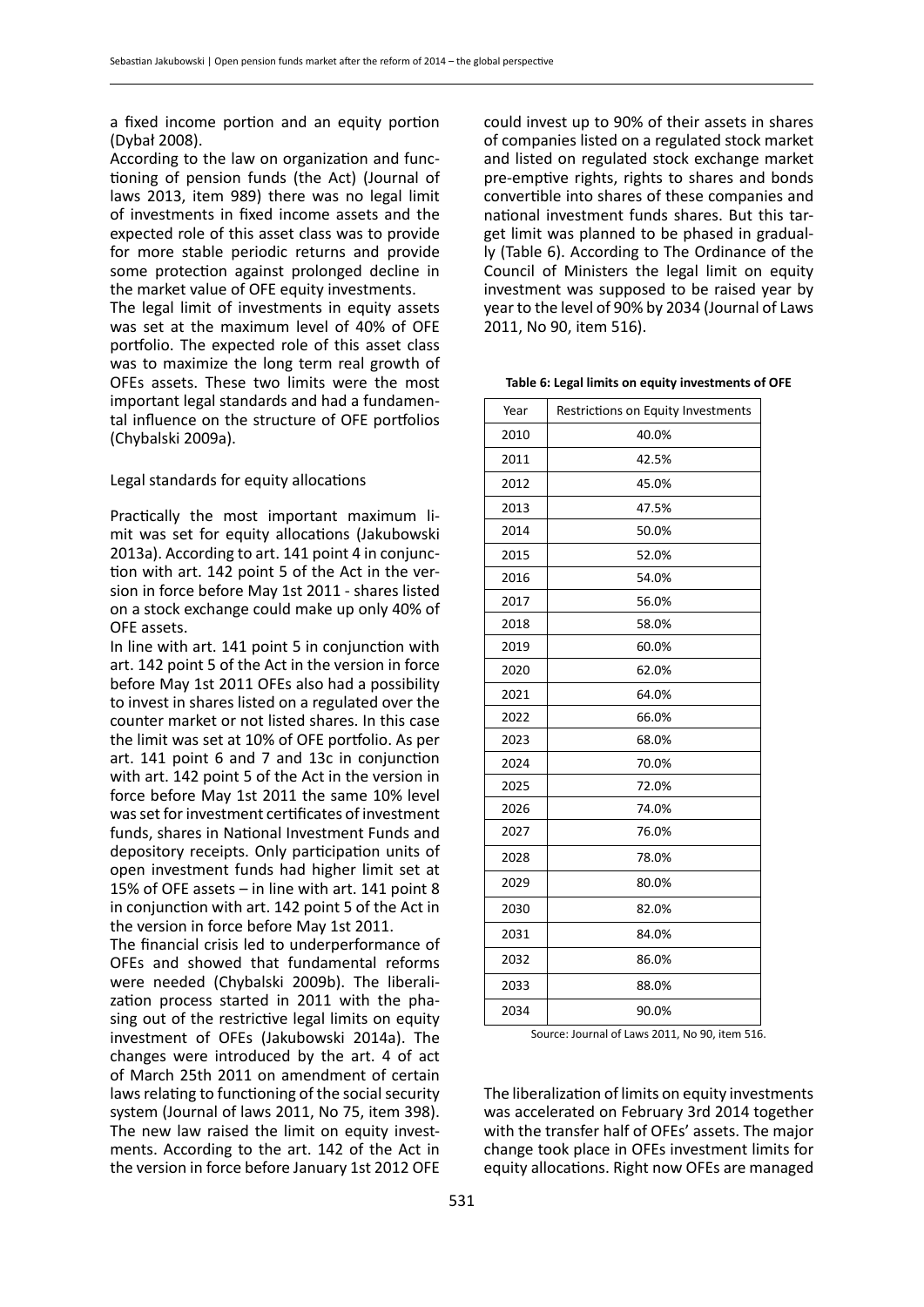just like equity funds. Their portfolio is mainly composed of shares of companies listed on regulated markets (stocks). Since 2014 there is no maximum level for this asset class. Instead of that art 35 of the act on amendment of certain laws relating to rules of paying out retirement pensions from assets accumulated in OFEs (Journal of Laws of 2013, item 1717) introduced temporary minimum limit on equity allocations, which will be phased out in the following years (Table 7). In 2014 OFEs had to invest at least 75% of their assets in these equity instruments. This year (2015) this minimum limit is 55%. In 2016 the limit will be lowered to 35% and in 2017 to 15%. According to art. 141 paragraph 1 points 7 and 9 in conjunction with art. 142 paragraph 6 of the Act - since January 1st 2018 there will be no minimum or maximum level for investments in: shares of companies listed on regulated markets in Poland or abroad and bonds convertible into such shares, listed pre-emptive rights and listed rights to shares. As per art. 141 paragraph 1 points 8 and 10 in conjunction with art. 142 paragraph 6 of the Act - also shares, pre-emptive rights and rights to shares offered in public offering in Poland or in the European Union, Organization of Economic Co-operation and Development or European Economic Area member states will be free of minimum or maximum level.

| Year | Minimum investment limit |
|------|--------------------------|
| 2014 | 75.0%                    |
| 2015 | 55.0%                    |
| 2016 | 35.0%                    |
| 2017 | 15.0%                    |
| 2018 | 0.0%                     |

Source: Journal of Laws of 2013, item 1717.

The act on organization and operation of pension funds determined maximum investment limits for other equity instruments. According to art. 141 paragraph 1 points 13 - 14 in conjunction with art. 142 paragraph 6 point 3 of the Act Open Pension Funds are allowed to invest in participation titles issued by collective investment undertakings. Participation units of open investment funds and specialized investment funds and units issued by collective investment undertakings of the open-end type with a seat in member states of the European Union, Organization of Economic Co-operation and Development or European Economic Area, which meet certain specific criteria can constitute 15% of OFE assets.

As per art. 141 paragraph 1 points 11 - 12 in conjunction with art. 142 paragraph 6 point 2 of the Act investment certificates of closed- -end funds and units issued by collective investment undertakings of the closed-end type with a seat in member states of the European Union, Organization of Economic Co-operation and Development or European Economic Area, which meet certain specific criteria can constitute 10% of OFE assets. A lower level of 10% is set for depository receipts admitted to trading on the Polish and foreign regulated markets (art. 141 paragraph 1 points 30 -31 in conjunction with art. 142 paragraph 6 point 12 of the Act). In line with art. 142 paragraph 2 of the Act the lowest level of 5% was set for investment certificates or bonds issued by securitization fund and units or bonds issued by collective investment undertakings with a seat in member states of the European Union, Organization of Economic Co-operation and Development or European Economic Area, for the purpose of collecting money to acquire claims or rights to certain claims.

Finally, OFEs are not allowed to invest in shares listed on alternative markets (e.g., New Connect market in Poland) (Journal of Laws of 2014, item 116).

Legal standards for debt allocations

A much bigger change has taken place in the second most important limit for OFEs – limit on debt allocations. There was no maximum limit for investments in treasury bonds and treasury bills (Journal of Laws 2004, No 32, item 276). Also debt securities guaranteed or backed by the State Treasury or the National Bank of Poland and bonds issued by BGK (Bank Gospodarstwa Krajowego<sup>1</sup>) were free of maximum limit, which was literally stated by art. 141 point 1-2 and 15 in conjunction with art. 142 point 5 of the Act in the version in force before May 1st 2011. The act on organization and operation of pension

<sup>&</sup>lt;sup>1</sup> Bank Gospodarstwa Krajowego (BGK) is Poland's only state-owned bank. BGK was established in 1924 during the monetary reforms of Władysław Grabski. The primary business objective of BGK is to provide banking services for the public finance sector, in particular through the support of the government's economic programs, as well as local government and regional development programs implemented with the use of public funds, including those of the European Union.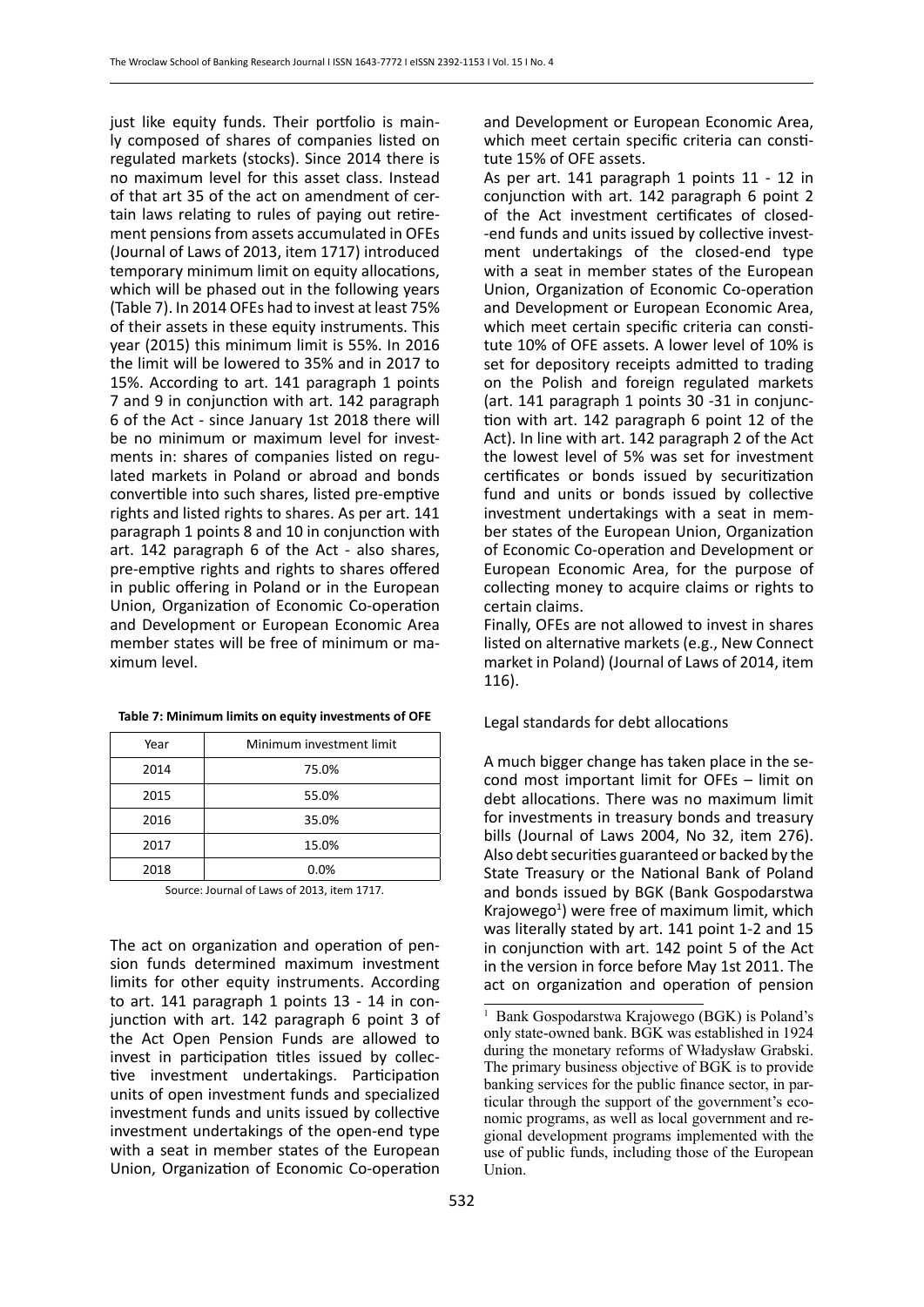funds determined maximum investment limits for other income instruments. In accordance with art. 141 point 9 in conjunction with art. 142 point 5 of the Act in the version in force before May 1st 2011 - municipal dematerialized debt securities could constitute only 10% of OFE assets. In line with art. 141 point 10 in conjunction with art. 142 point 5 of the Act in the version in force before May 1st 2011 - municipal not dematerialized debt securities had a maximum limit of 20% in OFE portfolio. As per art. 141 point 10a and 11 in conjunction with art. 142 point 5 of the Act in the version in force before May 1st 2011 the same 20% maximum level was set for income bonds and non-treasury and non-municipal dematerialized debt securities fully secured. According to art. 141 point 12 in conjunction with art. 142 point 5 of the Act in the version in force before May 1st 2011 non treasury and non-municipal debt securities fully secured and not dematerialized could constitute only 10% of OFE assets. As per art. 141 point 13 in conjunction with art. 142 point 5 of the Act in the version in force before May 1st 2011 - the same 10% maximum level was set for other debt securities of public companies. In accordance with art. 141 point 13a in conjunction with art. 142 point 5 of the Act in the version in force before May 1st 2011 - other dematerialized debt securities (e.g., mortgage bonds, not fully secured bonds) could constitute only 5% of OFE assets.

During the first wave of investment limits liberalization in 2011 the legal limits for debt allocations remained unchanged. The major shift came together with the reform of 2014. Almost all debt securities were transferred to the Social Security Institution and the legal limits for this asset class became the most restrictive.

Practically right now the most important limits are set for debt allocations. According to article 141 paragraph 2 point 1 of the Act Open Pension Funds are not allowed to invest in government bonds, treasury bills and other debt instruments issued or guaranteed by the State Treasury, National Bank of Poland, governments or central banks.

As per art 141 paragraph 2 point 2 of the Act - OFEs are also not allowed to invest in bonds, mortgage bonds and bank securities issued by BGK (Bank Gospodarstwa Krajowego), which are guaranteed by the State Treasury. But Open Pension Funds are allowed to invest in other debt instruments. Art. 141 and 142 of the law on organization and operation of pension funds allows OFEs to invest up to 40% of their net assets into: municipal bonds and other municipal debt securities, offered in a public tender; municipal bonds and other debt securities issued by regional and local authorities from the European Union, Organization of Economic Co-operation and Development and European Economic Area, offered in a public tender; corporate bonds with their nominal value and potential interest secured, offered in a public tender in Poland; corporate bonds and other corporate debt securities with their nominal value and potential interest secured, offered in a public tender in the European Union, Organization of Economic Co-operation and Development or European Economic Area member states; mortgage bonds; debt securities issued by one credit institution with its seat in the European Union, Organization of Economic Co-operation and Development or European Economic Area member states, which is subject to a special public supervision aimed at protecting the holders of securities, provided that the amounts collected from the issue of this securities are invested in assets which, until their redemption, ensure repayment of money to which their holders are entitled under the securities and in the event of an issuer's insolvency – ensure the priority of repayment.

Other debt instruments allowed for OFE investments are: municipal bonds and other municipal debt securities not offered in a public tender; municipal bonds and other debt securities issued by the regional and local authorities from the European Union, Organization of Economic Co-operation and Development and European Economic Area not offered in a public tender; revenue bonds referred to in the Polish Act on Bonds of 29 June 1995; debt securities under which the issuer's liability may be limited to the amount of income or value of an undertaking, from which bondholders may satisfy their claims with priority against other creditors of the issuer, provided that the debt securities are issued by certain categories of issuers having their seat in the European Union, Organization of Economic Co-operation and Development or European Economic Area member states. The maximum investment limit for this income instruments is set at 20% of OFE assets.

The third group of income instruments can constitute only 10% of OFEs' assets. This group includes: corporate bonds or other corporate debt securities with their nominal value and potential interest secured, which are not offered in a public tender in Poland; corporate bonds and other corporate debt securities with their nominal value and potential interest secured, which are offered in the European Union, Organization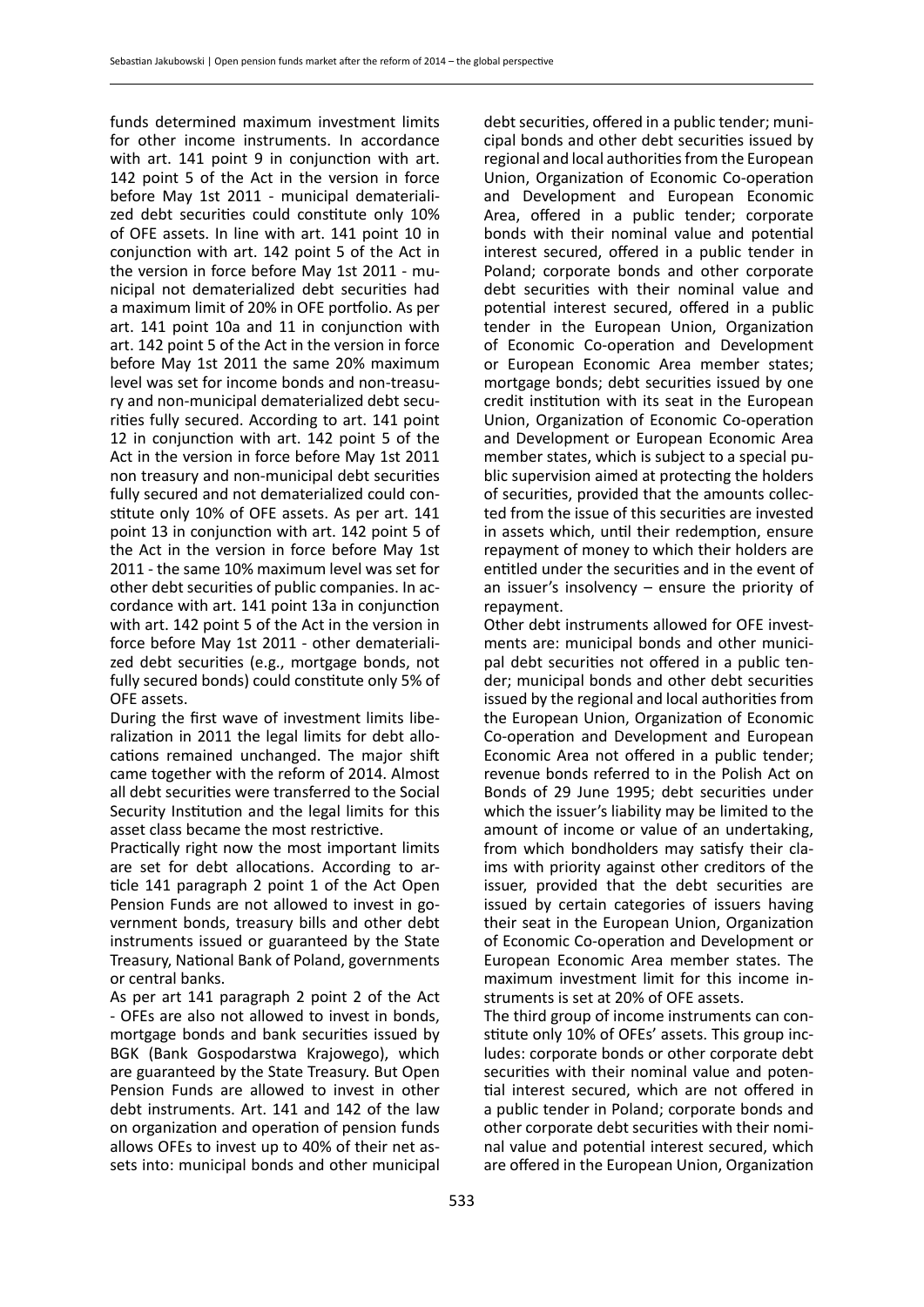of Economic Co-operation and Development or European Economic Area member states not in a public tender; bonds and other debt securities under which companies listed on the Polish regulated market are liable (other than the corporate bonds subject to the 40% investment limit referred to above), bonds and other debt securities under which companies listed on foreign regulated markets are liable (other than the corporate bonds subject to the 10% investment limit referred to above).

As stated by art. 141 paragraph 1 point 26 and point 27 in conjunction with art. 142 paragraph 6 point 10 of the Act - other bonds and debt securities which are the subject to a public tender in Poland, the European Union, Organization of Economic Co-operation and Development or European Economic Area member states are limited up to 5% of OFE net assets.

# Legal standards for cash allocations

Cash investments were, under normal circumstances, only considered as temporary OFE holdings, and were used for OFE liquidity needs. According to art. 141 point 3 in conjunction with art. 142 point 5 of the Act in the version in force before May 1st 2011 - the legal limit for deposits and bank securities in Polish currency was 20% of OFE assets. As per art. 141 point 3a in conjunction with art. 142 point 5 of the Act in the version in force before May 1st 2011 - deposits and bank securities in foreign currencies were allowed only to settle current liabilities and the maximum level was set at 5% of the assets.

During the first major change of investment limits of OFEs in 2011 the legal limits for cash allocations remained unchanged. Some changes were introduced together with the reform of 2014.

Right now, according to art. 141 paragraph 1 point 5 in conjunction with art. 142 paragraph 6 point 1 of the Act - the legal limit for bank deposits in PLN held in licensed banks or credit institutions which are seated and pursue business activity in member states of the European Union, Organization of Economic Co-operation and Development or European Economic Area is 20% of OFE assets. The same limit is applied to bank deposits in currencies of the European Union, Organization of Economic Co-operation and Development or European Economic Area member states held in licensed banks or credit institutions which are seated and pursue business activity in the member states as per art. 141 paragraph 1 point 6 in conjunction with art. 142 paragraph 6 point 1 of the Act. The foreign

currency purchase is only permitted to settle the fund's current obligations arising from the acquisition or sale of assets according to the fund's investment policy.

#### Legal standards for foreign allocations

Domestic bonds and domestic shares were always a core asset class of OFEs with long term investment horizons and modest liquidity constraints. The objective of the portfolio dominated by domestic investments was to generate investment returns and to foster development of the domestic financial markets (Dybał 2013). But OFEs always had some possibility to invest part of their assets abroad. The act on pension funds determined maximum limit for foreign investments at the level of 5% of OFE assets - as per art. 143 point 2 of the Act in the version in force before January 1st 2012. The objective of the foreign investment part of OFE portfolio was to generate investment returns with adequate liquidity and to provide a diversification benefit to the entire portfolio. Foreign investment of OFEs included bonds and publicly traded common stock of predominantly international markets, both in developed and emerging regions. Over long periods of time international investments have relatively low correlations to the Polish markets, making them not only a return source, but a portfolio diversification tool.

In April 2009 the European Commission brought a case against Poland at the European Court of Justice concerning excessively restrictive limits on foreign investments by OFEs (Chybalski 2009c). The case was closed with the judgment of the European Court of Justice of 21 December Commission vs. Poland (Case C‑271/09, 2011). The European Court of Justice declared that by maintaining in force very restrictive investment limits on foreign allocations of Open Pension Funds in other Member States, the Republic of Poland has failed to fulfil its obligations under Article 56 of Treaty establishing the European Community (Treaty of Nice).

Therefore Poland was forced to increase the legal limit for foreign investments of OFE from the 5% to 30%, as per art. 141 paragraph 5 of the Act. But the change is not immediate and the target level is planned to be reached in 2016 (Table 8). According to art. 22 of Law of 6 December 2013 on amendment of certain laws (Journal of Laws 2013, item 1717) the new limit will be phased in as follows:

• till December 31st 2014 the legal limit for foreign investments of OFE is 10% of their assets,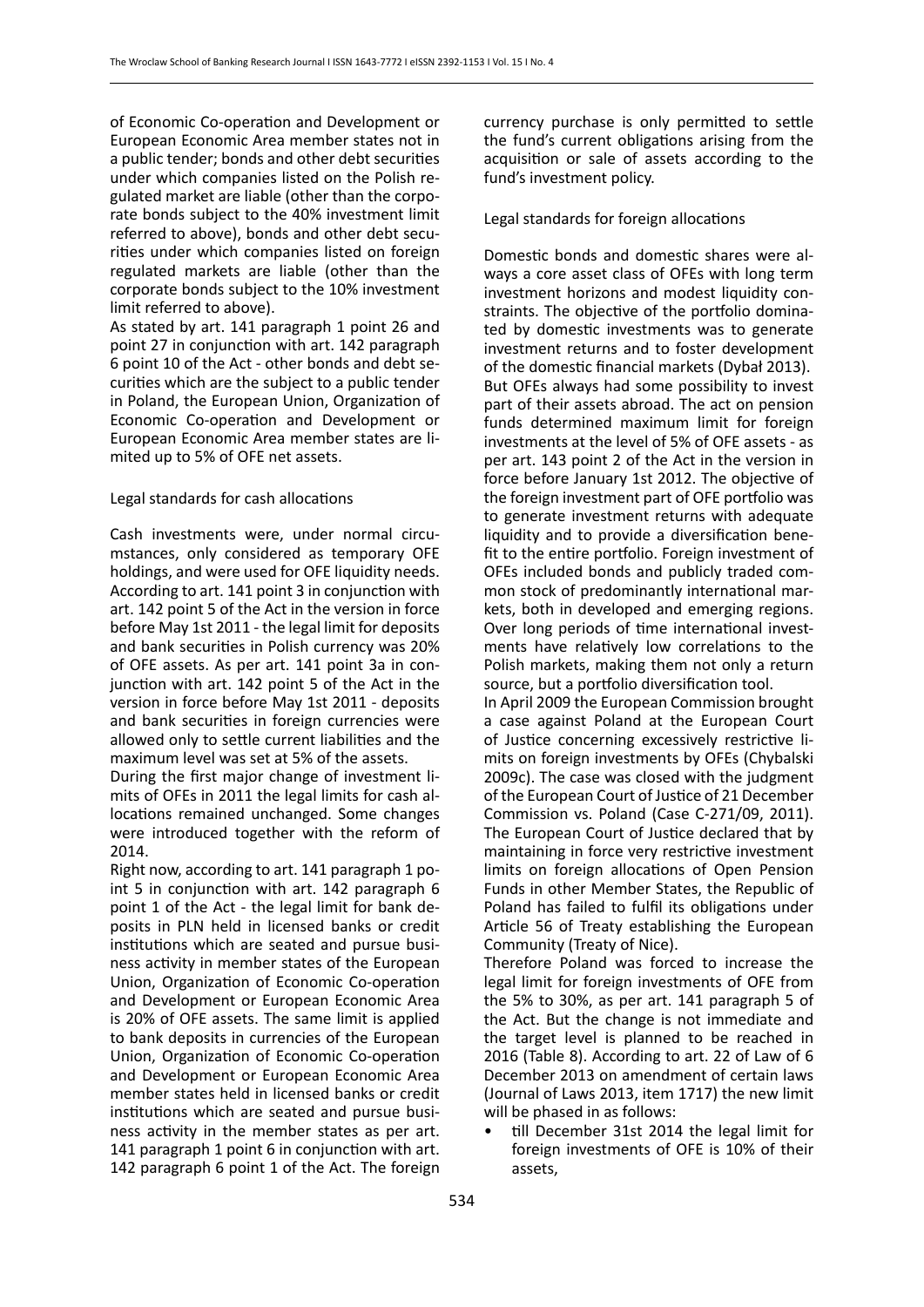- between January 1st 2015 and December 31st 2015 the legal limit for foreign investments of OFE will be 20% of their assets,
- from January 1st 2016 the legal limit for foreign investments of OFE will be 30% of their assets.

| Year | Limit on foreign investments |
|------|------------------------------|
| 2013 | 5.0%                         |
| 2014 | 10.0%                        |
| 2015 | 20.0%                        |
| 2016 | 30.0%                        |

Source: Journal of Laws 2013, item 989.

# **Open Pension Fund (OFE) market – the global perspective**

From the economic perspective the most important issue is how pension capital is invested. For most of the time, until the beginning of 2014, OFEs remained dependent on domestic assets, with around 100% of total assets invested in Polish market. Less than one percentage point of the pension capital was invested abroad. At the same time the domestic part of aggregate portfolio had high exposure to bonds. Equity allocations remained low, much below the half of total assets (Table 9). The main reason behind that were old legal investment limits of OFEs (Jakubowski 2014a).

| Table 9: Polish pension asset allocation |  |  |  |
|------------------------------------------|--|--|--|
|------------------------------------------|--|--|--|

| Year | Equities | <b>Bonds</b> | Other | Cash |
|------|----------|--------------|-------|------|
| 2000 | 35%      | 63%          | 0%    | 2%   |
| 2005 | 32%      | 64%          | 4%    | 0%   |
| 2010 | 36%      | 59%          | 1%    | 4%   |
| 2013 | 42%      | 52%          | 0%    | 6%   |
| 2014 | 83%      | 9%           | 1%    | 7%   |

Source: Annual Bulletins of Polish Financial Supervision Authority '*Open Pension Funds' market*'; Annual Bulletins of Polish Financial Supervision Authority '*Occupational Pension Programs' market*'; Annual Bulletins of Polish Financial Supervision Authority '*Individual Retirement Accounts' market*'.

The reform of 2014 completely changed the aggregate portfolio of all OFEs and turned them from balanced funds (40% equity and 60% bonds) into equity funds (minimum 75% equity). This radical change is quite unusual from the global perspective. Therefore it is interesting to analyse the asset structure of OFEs and to compare the structure of Polish pension capital to structures of pension capital in other parts of the World.

During the 2000 – 2013 period domestic bonds were always dominating portfolios of OFEs. Until 2012 bond allocations were always kept above the level of 60% and during the first wave of the financial crisis (2008-2009) this level increased to almost 80%. At the same time equity allocations remained the second biggest part of OFEs portfolios. Until the second half of 2013 this asset class was always below the level of 30%. This was completely in the opposition to the trends in the global pension markets. During the 1995 – 2014 period bonds, equities and cash allocations were reduced. Pension funds did this in order to diversify their investments. The asset class that benefits from this trend is the alternative investment category. This includes real estate, private (non-public) equities, hedge funds and other alternative investments. In almost twenty years this asset class saw its share increase from 5% to 25% at 2014 (Table 11).

**Table 10: World's aggregate pension asset allocation from 1995 to 2014**

| Year | Equities | <b>Bonds</b> | Other | Cash |
|------|----------|--------------|-------|------|
| 1995 | 49%      | 40%          | 5%    | 6%   |
| 2000 | 60%      | 30%          | 7%    | 3%   |
| 2005 | 60%      | 24%          | 15%   | 1%   |
| 2010 | 47%      | 33%          | 19%   | 1%   |
| 2013 | 52%      | 28%          | 18%   | 1%   |
| 2014 | 42%      | 31%          | 25%   | 2%   |

Source: Towers Watson '*Global Pension Asset Study 2014*' (TW 2014).

The transfer of majority of OFEs' fixed income assets (worth 153 billion of PLN) to the Social Insurance Institution completely reshaped the structure of OFE assets. Since the beginning of 2014 equity allocations dominate OFE portfolios. Almost 83% of pension capital is invested right now in domestic equities. Domestic corporate bonds constitute almost 9% of OFE portfolios. This makes the Polish pension market the most exposed to equities. Other pension markets with higher than average equity allocations (Australia, Britain and the United States) are much less exposed to this asset class. On the other side, Japan and the Netherlands are the markets with a high exposure to bonds (Towers Watson 2015).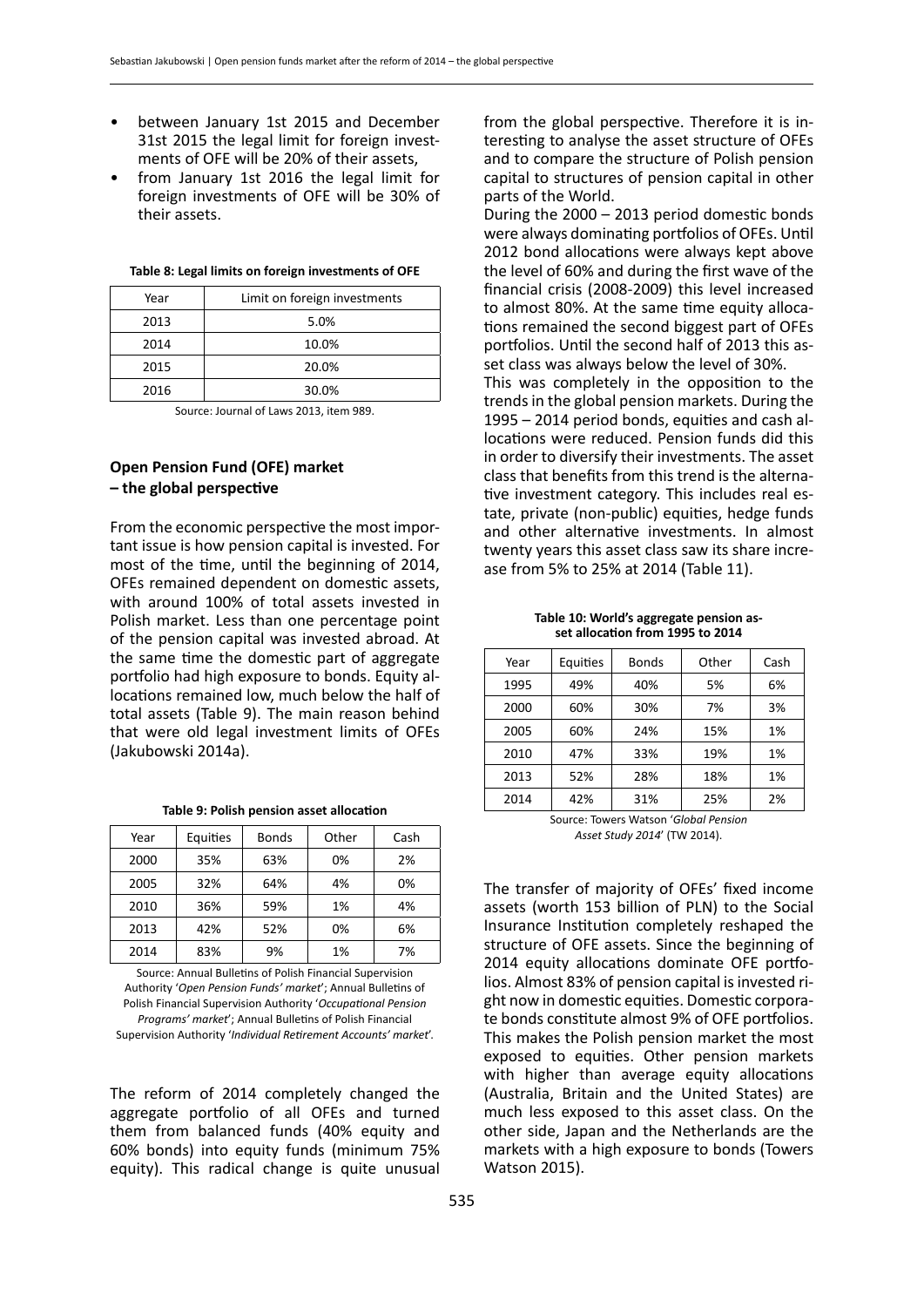| Market                  | Equity | <b>Bonds</b> | Other | Cash |
|-------------------------|--------|--------------|-------|------|
| Australia               | 51%    | 15%          | 26%   | 8%   |
| <b>Britain</b>          | 44%    | 37%          | 15%   | 3%   |
| Canada                  | 41%    | 35%          | 22%   | 2%   |
| Japan                   | 33%    | 57%          | 7%    | 3%   |
| <b>Netherlands</b>      | 30%    | 55%          | 14%   | 1%   |
| Poland                  | 83%    | 9%           | 1%    | 7%   |
| Switzerland             | 29%    | 36%          | 28%   | 7%   |
| United<br><b>States</b> | 44%    | 25%          | 29%   | 2%   |
| World                   | 42%    | 31%          | 25%   | 2%   |

**Table 11: Aggregate pension assets allocation 2014**

Source: Towers Watson '*Global Pension Asset Study 2014*' (TW 2014).

Further analysis of the Polish pension market shows that it still remains dependent on domestic assets (more than 95% of total assets invested). Less than five percentage points of the pension capital is invested abroad. It is striking that this situation has not changed despite liberalization of the legal limit on foreign investments of OFEs.

| Year           | Domestic<br>Equities | Domestic<br><b>Bonds</b><br>& Cash | Foreign<br>Assets |
|----------------|----------------------|------------------------------------|-------------------|
| December 2006  | 34.0%                | 64.7%                              | 1.3%              |
| June 2007      | 38.1%                | 60.6%                              | 1.2%              |
| December 2007  | 34.6%                | 64.4%                              | 1.0%              |
| June 2008      | 28.7%                | 70.3%                              | 1.0%              |
| December 2008  | 21.6%                | 77.8%                              | 0.6%              |
| June 2009      | 24.7%                | 74.6%                              | 0.8%              |
| December 2009  | 30.2%                | 69.0%                              | 0.7%              |
| June 2010      | 32.6%                | 66.6%                              | 0.8%              |
| December 2010  | 36.2%                | 63.1%                              | 0.7%              |
| June 2011      | 35.5%                | 63.6%                              | 0.8%              |
| December 2011  | 31.2%                | 68.2%                              | 0.5%              |
| June 2012      | 32.6%                | 66.9%                              | 0.5%              |
| December 2012  | 35.0%                | 64.2%                              | 0.8%              |
| June 2013      | 37.8%                | 60.9%                              | 1.3%              |
| December 2013  | 40.8%                | 57.8%                              | 1.4%              |
| June 2014      | 79.8%                | 15.2%                              | 5.0%              |
| September 2014 | 79.6%                | 16.1%                              | 4.3%              |
| December 2014  | 79.7%                | 16.4%                              | 3.9%              |

**Figure 12: OFEs' asset allocation**

Source: Monthly Bulletins of Polish Financial Supervision Authority '*Open Pension Funds' market*'.

It is worth noting that the domestic allocations have had a positive influence on the development of the Polish financial markets. But the high exposure to domestic bonds and the low equity and foreign allocations are not safe for the customers. This because the very limited diversification of the pension assets may endanger this capital in the case of macroeconomic, demographic or even political shocks affecting the Polish state and the Polish economy (see Barr 2000: 5-8, 31-32). Moreover, the heavy dependence of the Polish pension market on the domestic assets (that include mainly equities) is against the trends in the world. From the global perspective, during the last twenty years, the home bias in the equity space was significantly reduced. The weight of domestic equity in pension assets portfolios was falling in almost all analysed countries (Towers Watson 'Global Pension Asset Study 2012').

#### **Concluding remarks**

In the past, the Polish pension system was based on a pay-as-you-go system. In 1999 Poland introduced a major pension reform in order to improve the sustainability of the pension system. This led to the creation of the pension market. It enabled the creation of domestic long-term capital, which until today plays an important role in the Polish economy and assists the development of the local financial markets.

For almost fifteen years Poland, together with South Africa and Australia, belonged to the fastest growing pension markets in the World. This spectacular growth in the first decade of the second millennium was possible thanks to steady and substantial inflow of contributions to OFEs and very limited outflow of capital from the Polish pension market. This pattern changed by decrease of OFE contribution in 2011 and later reversed in 2014 by the transfer of 153 151.2 mln PLN from OFEs to the Social Security Institution. This change reduced the opportunity to make Polish pension market significant from the global perspective significantly. The asset ratio to GDP fell from more than 18% to less than 9% and the development of local financial markets was significantly slowed down.

The reform of 2014 also totally changed the investment policy of OFEs together with the structure of their portfolios. Before the reform, pension funds' investment policy was based on the same assumptions as investment policy of balanced funds. Fixed income instruments were dominating their portfolios (more than 60% of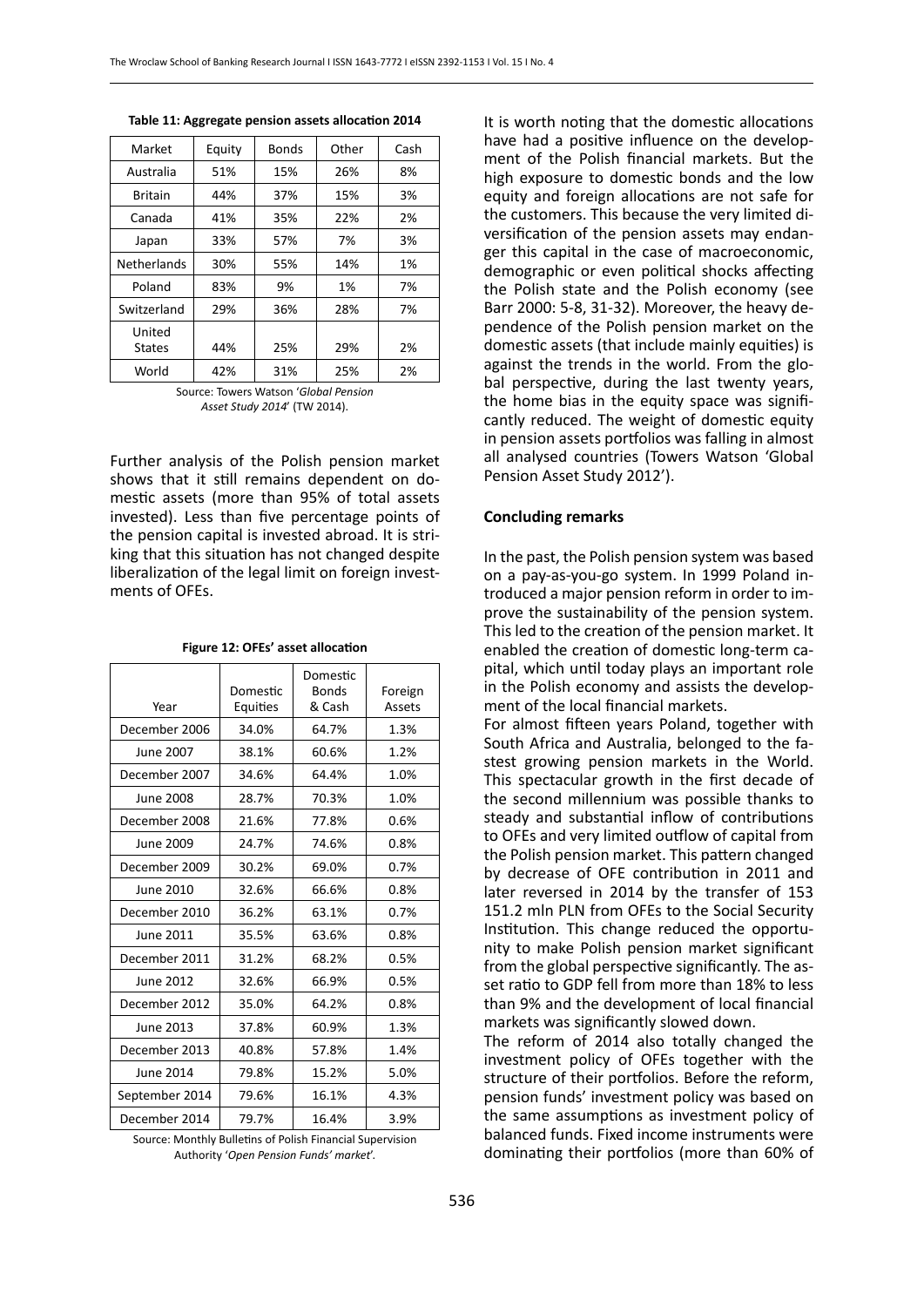net assets). Equity allocations remained the second biggest part of OFEs' portfolios (less than 40% of net assets). The transfer of assets to the Social Insurance Institution left OFEs mainly with domestic equity allocations (almost 83% of net assets) with insignificant level of fixed income instruments (9% of net assets) and cash deposits (7% of net assets).

This makes the Polish pension market quite specific from the global perspective. Polish dependence on domestic assets together with extremely high exposure to domestic equities

# **Bibliography**

Banaszczak-Soroka U., Jakubowski, S. (2011), *Rynek Otwartych Funduszy Emerytalnych w dobie kryzysu finansowego*, in: *Globalizacja, europejska integracja a kryzys gospodarczy*, eds. Kundera J. et al., Uniwersytet Wrocławski - Wydział Prawa, Administracji i Ekonomii - Prawnicza i Ekonomiczna Biblioteka Cyfrowa, Wrocław.

Barr N. (2000), Reforming pensions: myths, truths, and policy choices, "IMF Working Paper", WP/00/139.

Chybalski F. (2009a), *Analiza podobieństwa struktur portfeli inwestycyjnych OFE*, in: *Otwarte fundusze emerytalne w Polsce. Analiza działalności inwestycyjnej, finansów oraz decyzji członków*, eds. Chybalski F. et al., C.H. Beck, Warszawa.

Chybalski F. (2009b), *Barriers to increased effectiveness of investment by Open Pension Funds in Poland*, in: *Funded part of Polish pension system: selected problems*, eds. Chybalski F. et al., Technical University of Łódź, Łódź.

Chybalski F. (2009c), Liberalization of pension systems in Central and Eastern Europe, in: *Funded part of Polish pension system: selected problems*, eds. Chybalski F. et al., Technical University of Łódź, Łódź.

Chybalski F. (2012), Uwarunkowania konkurencji na rynku funduszy emerytalnych na przykładzie OFE, Studia Ekonomiczne Regionu Łódzkiego, special edition.

Dybał M. (2008), *Efektywność inwestycyjna funduszy emerytalnych*, CEDEWU, Warszawa.

Dybał M. (2013), The importance of pension funds among the other institutions of the Polish financial system, "Region in the Development of Society – Economics", vol. 1 no. 1.

(almost 80% of net assets) is exceptional in the World. Global pension assets are mostly invested in equities, but not at such extreme level. At the same time there are clear signs of reduced home bias regarding equity. Moreover, during the last twenty years bonds, equities and cash allocations were all reduced, to a varying degree in global pension assets portfolios. The asset class that benefits from this trend is the alternative investment category (real estate, non- -public equities, hedge funds, etc.). So far this process does not take place in Poland.

Jakubowski S. (2012), *Problems and challenges of the pension funds market in Poland*, in: *New ideas, problems and challenges of the economics, management and marketing*, ed. Winiarski M., Wydawnictwo Uniwersytetu Wrocławskiego, Wrocław.

Jakubowski S. (2013a), *Prawno – ekonomiczne aspekty gromadzenia i lokowania środków przez otwarty fundusz emerytalny*, Uniwersytet Wrocławski - Wydział Prawa, Administracji i Ekonomii - Prawnicza i Ekonomiczna Biblioteka Cyfrowa, Wrocław.

Jakubowski S. (2013b),'Polish and global pension markets in the first decade of the second millennium, "Socialiniai Tyrimai", vol. 1 no. 30.

Jakubowski S. (2014a), *Fundusze emerytalne*, in: *Rynki finansowe. Organizacja, instytucje, uczestnicy*, eds. Banaszczak-Soroka U. et al., C.H.Beck, Warszawa.

Jakubowski S. (2014b), *Otwarte fundusze emerytalne typu B jako mechanizm ochrony kapitału emerytalnego w ostatnich latach aktywności zawodowej członka otwartego funduszu emerytalnego*, in: *Instytucje prawnofinansowe w warunkach kryzysu gospodarczego*, eds. Miemiec W. et al., Lex Wolters Kluwer Business, Warszawa.

Szumlicz T. (2009), *Organizacja i funkcjonowanie funduszy emerytalnych*, in: *System ubezpieczeń społecznych. Zagadnienia podstawowe*, eds. Szpor G. et al., LexisNexis, Warszawa.

Zawadzka P. (ed.) (2013), *Ustawa o funduszach inwestycyjnych. Komentarz*, Wolters Kluwer, Warszawa.

#### **Cases**

Case C‑271/09 Commission vs. Poland [2011] ECR I-13613